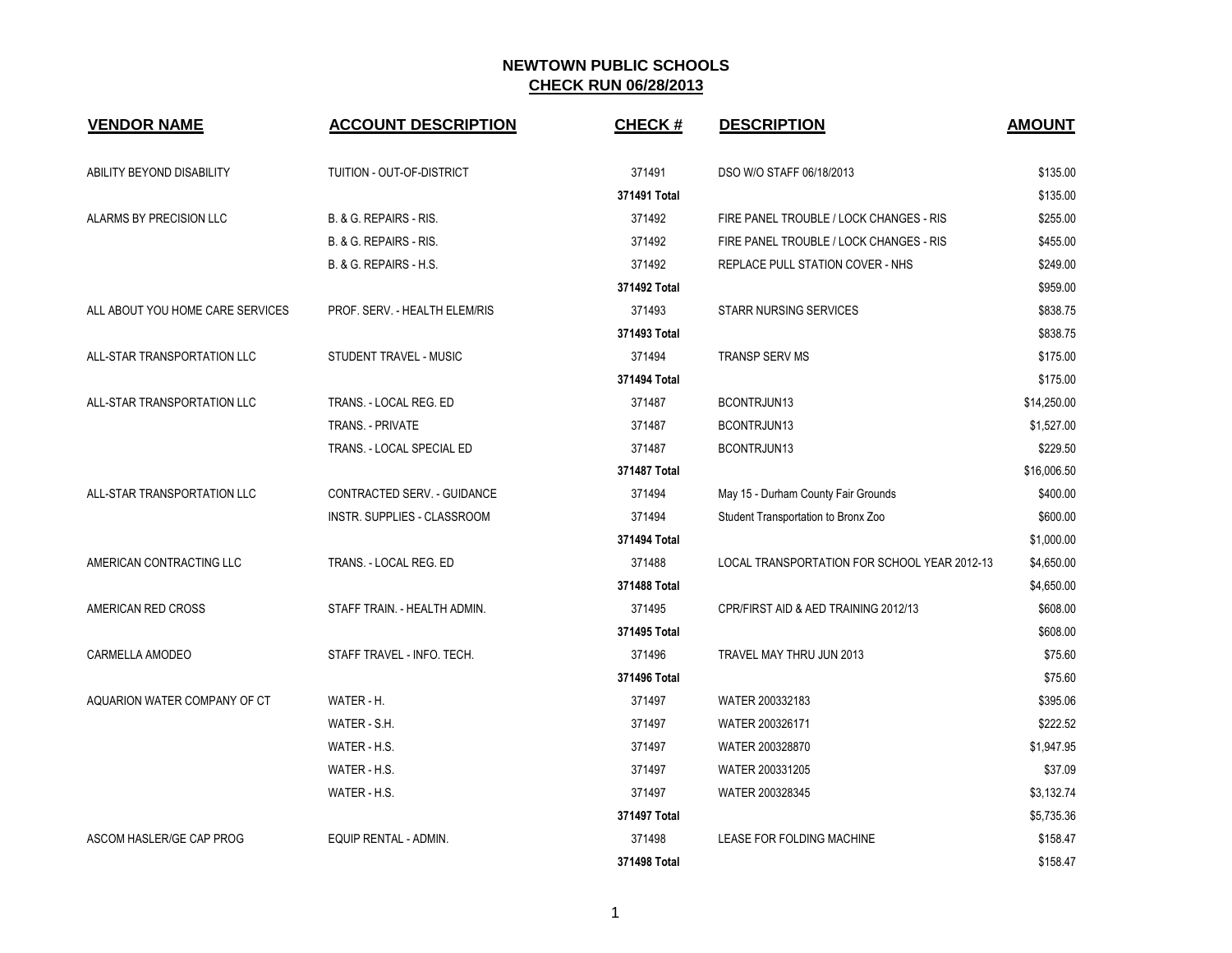| <b>VENDOR NAME</b>            | <b>ACCOUNT DESCRIPTION</b>      | <b>CHECK#</b> | <b>DESCRIPTION</b>                                | <b>AMOUNT</b> |
|-------------------------------|---------------------------------|---------------|---------------------------------------------------|---------------|
| AT&T                          | <b>TELEPHONE &amp; CABLE</b>    | 371499        | <b>SERVICES 2012/13</b>                           | \$600.84      |
|                               |                                 | 371499 Total  |                                                   | \$600.84      |
| AT&T                          | <b>TELEPHONE &amp; CABLE</b>    | 371502        | <b>SERVICES 2012/13</b>                           | \$112.09      |
|                               |                                 | 371502 Total  |                                                   | \$112.09      |
| AT&T                          | <b>TELEPHONE &amp; CABLE</b>    | 371500        | <b>SERVICES 2012/13</b>                           | \$815.18      |
|                               |                                 | 371500 Total  |                                                   | \$815.18      |
| AT&T                          | <b>TELEPHONE &amp; CABLE</b>    | 371503        | <b>SERVICES 2012/13</b>                           | \$226.51      |
|                               |                                 | 371503 Total  |                                                   | \$226.51      |
| AT&T                          | <b>TELEPHONE &amp; CABLE</b>    | 371501        | <b>SERVICES 2012/13</b>                           | \$3,909.19    |
|                               |                                 | 371501 Total  |                                                   | \$3,909.19    |
| <b>AT&amp;T MOBILITY</b>      | <b>TELEPHONE &amp; CABLE</b>    | 371504        | <b>SERVICES 2012/13</b>                           | \$150.87      |
|                               |                                 | 371504 Total  |                                                   | \$150.87      |
| ATRION NETWORKING CORPORATION | CONTRACTED SERV. - INFO. TECH.  | 371505        | District Wide Desktop Video Implementation (EX90) | \$4,237.50    |
|                               |                                 | 371505 Total  |                                                   | \$4,237.50    |
| <b>BAGEL DELIGHT</b>          | INSTR. SUPPLIES - CLASSROOM     | 371506        | Professional Development Refreshments,            | \$99.97       |
|                               |                                 | 371506 Total  |                                                   | \$99.97       |
| ANNETTE BARBOUR               | TRANS. - LOCAL SPECIAL ED       | 371507        | SERV 06/17/2013 THRU 06/21/13                     | \$400.00      |
|                               |                                 | 371507 Total  |                                                   | \$400.00      |
| <b>BLINDSGUYS</b>             | <b>EMERGENCY REPAIRS - GEN.</b> | 371508        | INSTALL MINI BLINDS IN SUPERINTENDENTS OFFICE     | \$197.00      |
|                               |                                 | 371508 Total  |                                                   | \$197.00      |
| BLUE LABEL BATTERY INC.       | INSTR. SUPPLIES - INFO. TECH.   | 371509        | Batteries for Dell Latitude 2100 Series (RIS)     | \$248.00      |
|                               |                                 | 371509 Total  |                                                   | \$248.00      |
| THE BOOKSOURCE                | TEXTBOOKS - CLASSROOM           | 371510        | Minnie and Moo: Wanted Dead or Alive              | \$17.94       |
|                               | TEXTBOOKS - CLASSROOM           | 371510        | Toot and Puddle #9780316080804                    | \$31.44       |
|                               | TEXTBOOKS - CLASSROOM           | 371510        | Owls 9.78158E+12                                  | \$23.84       |
|                               | TEXTBOOKS - CLASSROOM           | 371510        | Where Does Garbage Go? #9.78006E+12               | \$8.98        |
|                               | TEXTBOOKS - CLASSROOM           | 371510        | Recycle #9.78032E+12                              | \$11.98       |
|                               | <b>TEXTBOOKS - CLASSROOM</b>    | 371510        | Garbage and Recycling #9.78075E+12                | \$11.98       |
|                               | TEXTBOOKS - CLASSROOM           | 371510        | A Family Apart #9.78044E+12                       | \$31.44       |
|                               |                                 | 371510 Total  |                                                   | \$137.60      |
| GINA BRADBURY P.T.            | STAFF TRAVEL - PUPIL SERV.      | 371511        | TRAVEL JUNE 2013                                  | \$64.59       |
|                               |                                 | 371511 Total  |                                                   | \$64.59       |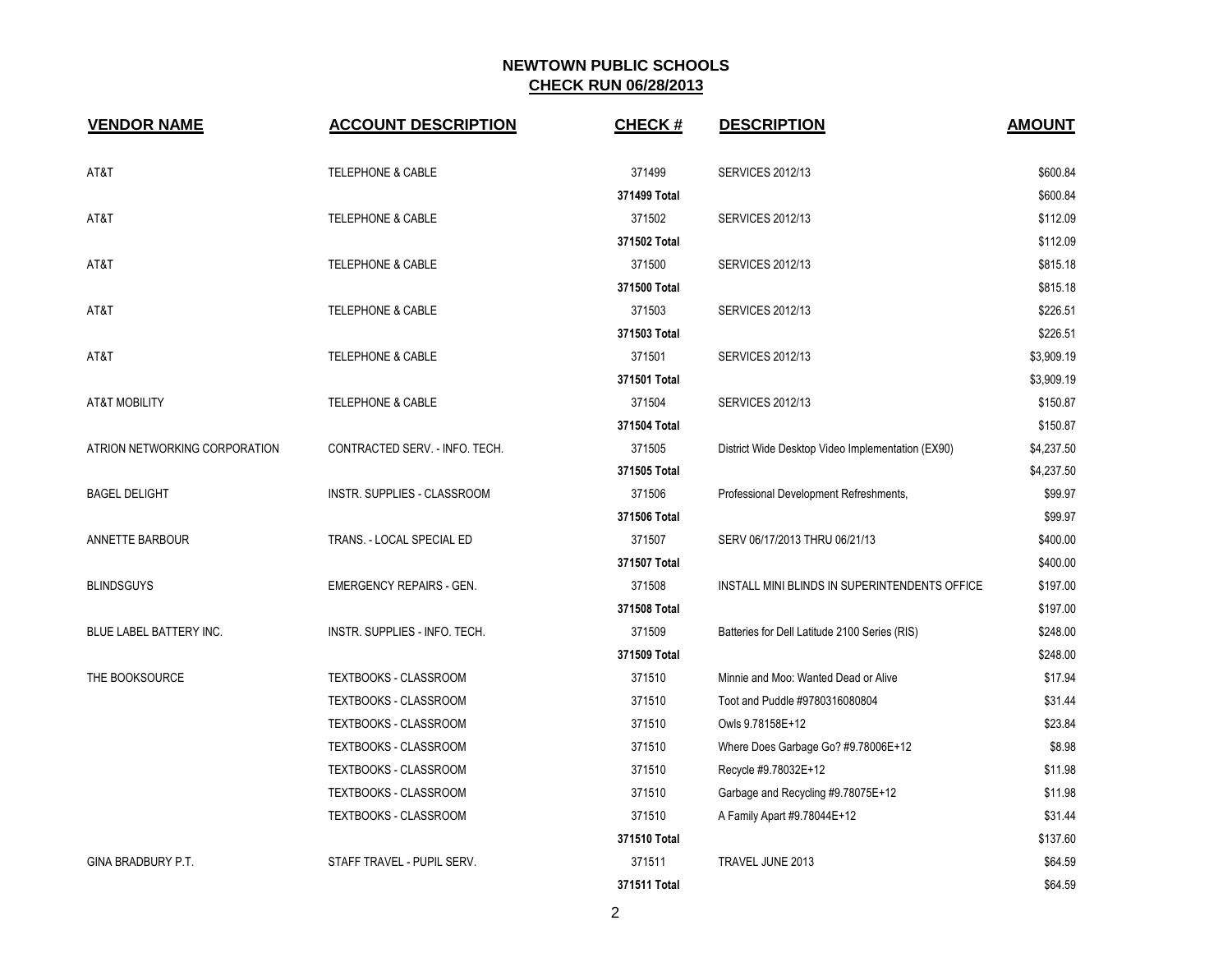| <b>VENDOR NAME</b>                                            | <b>ACCOUNT DESCRIPTION</b>      | <b>CHECK#</b> | <b>DESCRIPTION</b>                                  | <b>AMOUNT</b> |
|---------------------------------------------------------------|---------------------------------|---------------|-----------------------------------------------------|---------------|
| <b>BROOK FARM METALWORK'S INC.</b>                            | B. & G. REPAIRS - M.S.          | 371512        | C-WING HALLWAY RAILINGS / GUARD RAIL - NMS          | \$2,141.41    |
|                                                               |                                 | 371512 Total  |                                                     | \$2,141.41    |
| <b>BUG BUSTER INC.</b>                                        | <b>B&amp;G CONTRACTED SERV.</b> | 371513        | MONTHLY PEST CONTROL - ALL SCHOOLS 2012-2013        | \$150.00      |
|                                                               |                                 | 371513 Total  |                                                     | \$150.00      |
| BYTESPEED, LLC                                                | REPAIRS - INFO. TECH.           | 371514        | Battery ECS, U10 6 cell MSI 23GU2D10-GA             | \$336.00      |
|                                                               |                                 | 371514 Total  |                                                     | \$336.00      |
| CONNIE CARUSO                                                 | MEDICAL SUPPLIES - H.S.         | 371515        | ASSOR ITEMS FOR NURSE OFFICE                        | \$75.35       |
|                                                               |                                 | 371515 Total  |                                                     | \$75.35       |
| <b>CENGAGE LEARNING</b>                                       | <b>SUPPLIES - LIBRARY</b>       | 371516        | Gale Cengage Book Order *see attached*              | \$27.56       |
|                                                               | <b>SUPPLIES - LIBRARY</b>       | 371516        | Shipping                                            | \$7.91        |
|                                                               |                                 | 371516 Total  |                                                     | \$35.47       |
| THE CENTER FOR CHILDREN WITH                                  | PROF. SERV. - PSYCH/MED. EVAL.  | 371517        | EVAL FOR HOM STUDENT -                              | \$750.00      |
|                                                               |                                 | 371517 Total  |                                                     | \$750.00      |
| <b>CONNECTICUT DEPARTMENT OF ENERGY &amp;</b>                 | PROF. SERV. - B. & G.           | 371518        | DEEP SEWAGE DISPOSAL FOR MG2ND INSTALLMENT          | \$800.00      |
|                                                               |                                 | 371518 Total  |                                                     | \$800.00      |
| <b>NANCY CONRON</b>                                           | STAFF TRAVEL - STAFF DEVELOP.   | 371519        | TRAVEL JUNE 2013                                    | \$85.37       |
|                                                               |                                 | 371519 Total  |                                                     | \$85.37       |
| <b>STEPHEN DAWSON</b>                                         | STAFF TRAVEL - INFO. TECH.      | 371520        | TRAVEL JUNE 2013                                    | \$68.53       |
|                                                               |                                 | 371520 Total  |                                                     | \$68.53       |
| <b>DCS PROMOTIONS LLC</b>                                     | CONTRACTED SERV. - SPORTS       | 371521        | Trophies and awards per attached order. No shipping | \$1,341.00    |
|                                                               |                                 | 371521 Total  |                                                     | \$1,341.00    |
| DELAWARE VALLEY WHOLESALE FLORIST INC. OFF. SUPPLIES - ADMIN. |                                 | 371522        | <b>GRADUATION PLANTS</b>                            | \$364.83      |
|                                                               |                                 | 371522 Total  |                                                     | \$364.83      |
| DEMCO INC.                                                    | INSTR. SUPPLIES - READING       | 371523        | HC Precut Book Jackey Tabs - WS12886350             | \$17.65       |
|                                                               |                                 | 371523 Total  |                                                     | \$17.65       |
| <b>DIRECT ENERGY BUSINESS</b>                                 | ELECTRICITY - RIS.              | 371524        | ELECTRICAL SUPPLY FOR RIS                           | \$11,099.65   |
|                                                               |                                 | 371524 Total  |                                                     | \$11,099.65   |
| ECOLAB INC.                                                   | <b>REPAIRS - CAFETERIA</b>      | 371525        | COOLER CURTAIN REPAIR                               | \$513.80      |
|                                                               |                                 | 371525 Total  |                                                     | \$513.80      |
| ERIC ARMIN INC.                                               | <b>INSTR. SUPPLIES - MATH</b>   | 371526        | Student whiteboard kits, Item DMS-532232            | \$114.95      |
|                                                               | INSTR. SUPPLIES - MATH          | 371526        | Set of 100 double sided X-Y grid Dry erase boards,  | \$299.00      |
|                                                               | <b>INSTR. SUPPLIES - MATH</b>   | 371526        | Quick Response Classroom kit, Item DMS-532542       | \$99.95       |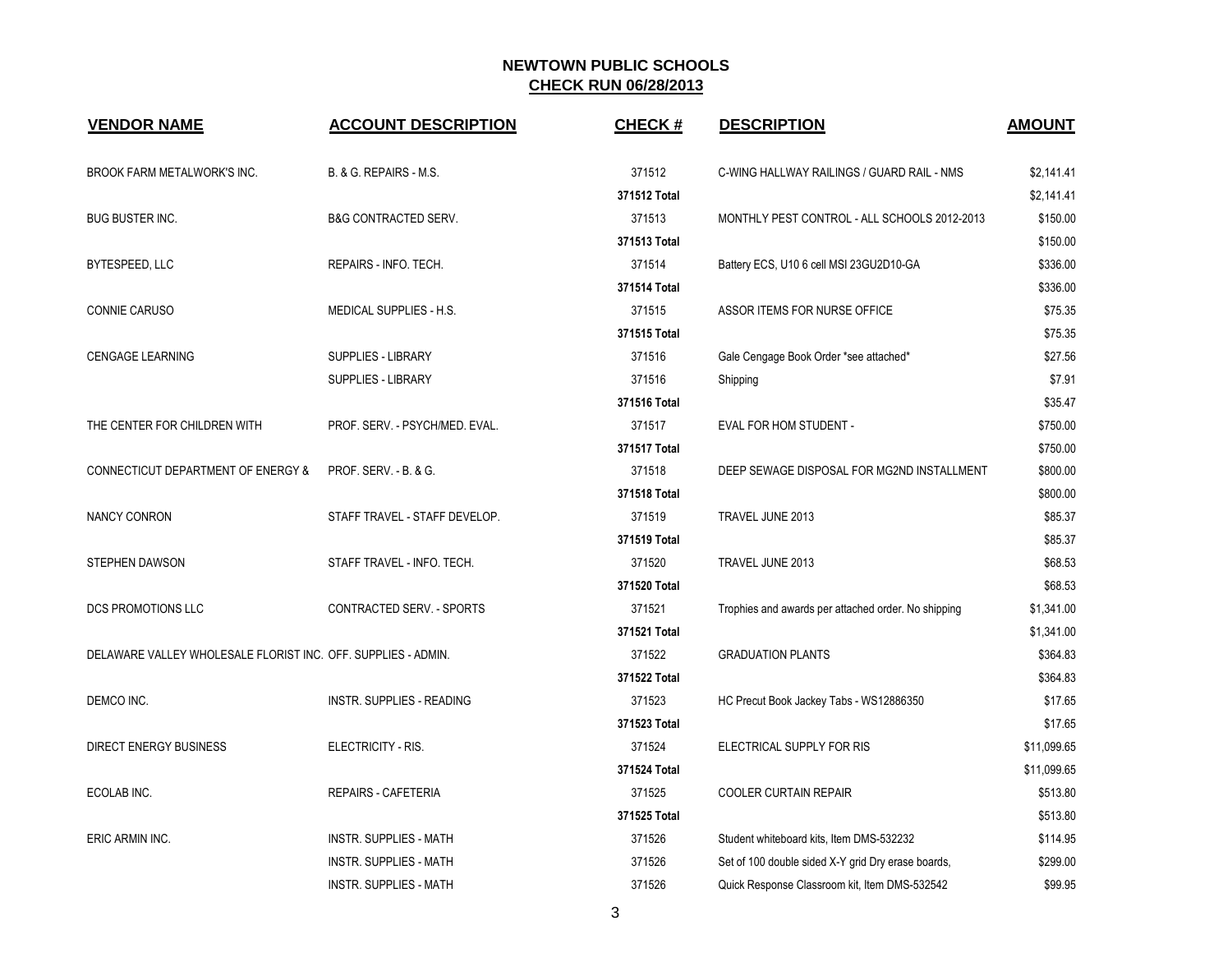| <b>VENDOR NAME</b>               | <b>ACCOUNT DESCRIPTION</b>     | <b>CHECK#</b> | <b>DESCRIPTION</b>                                        | <b>AMOUNT</b> |
|----------------------------------|--------------------------------|---------------|-----------------------------------------------------------|---------------|
| ERIC ARMIN INC.                  | <b>INSTR. SUPPLIES - MATH</b>  | 371526        | Set of 10 Mini-Wooden erasers Item DMS-530806             | \$21.00       |
|                                  | <b>INSTR. SUPPLIES - MATH</b>  | 371526        | Classroom pack of fine tip markers Item DMS-531836        | \$285.00      |
|                                  |                                | 371526 Total  |                                                           | \$819.90      |
| ERIE COMPUTER COMPANY            | INSTR. SUPPLIES - COMPUTER ED. | 371527        | NEC projector lamp - T45LPK Free Shipping                 | \$809.76      |
|                                  |                                | 371527 Total  |                                                           | \$809.76      |
| <b>EXCEL TUTORING LLC</b>        | <b>TUTORS - HOMEBOUND</b>      | 371528        | HOMEBOUND TUTORING                                        | \$390.00      |
|                                  | <b>TUTORS - HOMEBOUND</b>      | 371528        | <b>HOMEBOUND TUTORING</b>                                 | \$410.00      |
|                                  | <b>TUTORS - HOMEBOUND</b>      | 371528        | HOMEBOUND TUTORING                                        | \$342.50      |
|                                  | <b>TUTORS - HOMEBOUND</b>      | 371528        | HOMEBOUND TUTORING                                        | \$670.00      |
|                                  | <b>TUTORS - HOMEBOUND</b>      | 371528        | <b>HOMEBOUND TUTORING</b>                                 | \$205.00      |
|                                  | <b>TUTORS - HOMEBOUND</b>      | 371528        | <b>HOMEBOUND TUTORING</b>                                 | \$680.00      |
|                                  | <b>TUTORS - HOMEBOUND</b>      | 371528        | HOMEBOUND TUTORING                                        | \$957.50      |
|                                  | <b>TUTORS - HOMEBOUND</b>      | 371528        | HOMEBOUND TUTORING                                        | \$835.00      |
|                                  | TUTORS - HOMEBOUND             | 371528        | HOMEBOUND TUTORING                                        | \$512.50      |
|                                  | <b>TUTORS - HOMEBOUND</b>      | 371528        | HOMEBOUND TUTORING                                        | \$30.00       |
|                                  |                                | 371528 Total  |                                                           | \$5,032.50    |
| AL FINELLI                       | INSTR. SUPPLIES - CLASSROOM    | 371529        | EDY CLASSROOM SUPPLIES                                    | \$84.36       |
|                                  |                                | 371529 Total  |                                                           | \$84.36       |
| FOLLETT EDUCATIONAL SERVICES     | TEXTBOOKS - CLASSROOM          | 371530        | Readers Workshop, Gr. 2, Character in a Series            | \$103.60      |
|                                  |                                | 371530 Total  |                                                           | \$103.60      |
| <b>FOLLETT LIBRARY RESOURCES</b> | INSTR. SUPPLIES - CLASSROOM    | 371531        | Books for classroom curriculum support per attached list. | \$1,368.70    |
|                                  | INSTR. SUPPLIES - CLASSROOM    | 371531        | Books for classroom curriculum support per attached list. | \$149.11      |
|                                  |                                | 371531 Total  |                                                           | \$1,517.81    |
| <b>FOUR WINDS HOSPITAL</b>       | <b>TUTORS - HOMEBOUND</b>      | 371532        | TUTORS - HOMEBOUND                                        | \$540.00      |
|                                  | <b>TUTORS - HOMEBOUND</b>      | 371532        | <b>TUTORS - HOMEBOUND</b>                                 | \$540.00      |
|                                  | TUTORS - HOMEBOUND             | 371532        | <b>TUTORS - HOMEBOUND</b>                                 | \$1,836.00    |
|                                  |                                | 371532 Total  |                                                           | \$2,916.00    |
| <b>CARLEN GAINES</b>             | REPAIRS - SP/HEAR.             | 371533        | REPLACEMENT I PAD 119                                     | \$249.00      |
|                                  | STAFF TRAVEL - INFO. TECH.     | 371533        | TRAVEL JAN THRU JUNE 2013                                 | \$94.92       |
|                                  |                                | 371533 Total  |                                                           | \$343.92      |
| <b>LUKE GAYNOR</b>               | CONTRACTED SERV. - B.O.E.      | 371534        | <b>VIDEOTAPING SERV</b>                                   | \$45.00       |
|                                  |                                | 371534 Total  |                                                           | \$45.00       |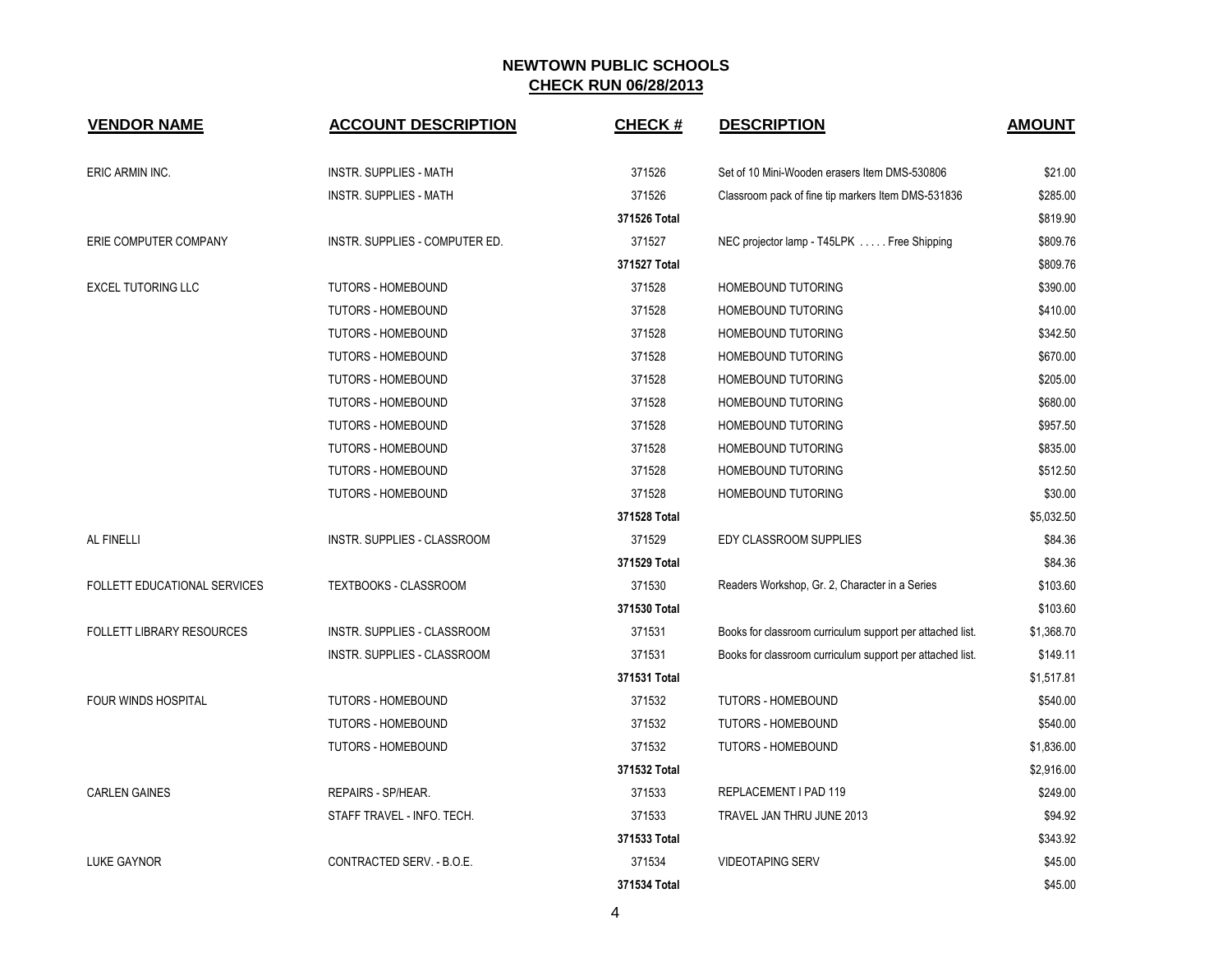| <b>VENDOR NAME</b>                          | <b>ACCOUNT DESCRIPTION</b>              | <b>CHECK#</b> | <b>DESCRIPTION</b>                                  | <b>AMOUNT</b> |
|---------------------------------------------|-----------------------------------------|---------------|-----------------------------------------------------|---------------|
| <b>GERONNURSING &amp; RESPITE CARE INC.</b> | PROF. SERV. - HEALTH ELEM/RIS           | 371535        | <b>STARR SERVICES</b>                               | \$1,952.44    |
|                                             |                                         | 371535 Total  |                                                     | \$1,952.44    |
| <b>MEGHAN GLYNN</b>                         | STAFF TRAVEL - PUPIL SERV.              | 371536        | TRAVEL MAY & JUNE 2013                              | \$64.92       |
|                                             |                                         | 371536 Total  |                                                     | \$64.92       |
| HAT CITY PAPER & SUPPLY CO.                 | <b>B&amp;G SUPPLIES - CUSTODIAL</b>     | 371537        | PAPER PRODUCTS / BLACK LINERS - CUST SUPPLIES       | \$3,783.20    |
|                                             |                                         | 371537 Total  |                                                     | \$3,783.20    |
| HERFF JONES, INC.                           | PRINTING - ADMIN.                       | 371538        | <b>DIPLOMAS</b>                                     | \$24.35       |
|                                             | PRINTING - ADMIN.                       | 371538        | <b>DIPLOMAS</b>                                     | \$61.30       |
|                                             |                                         | 371538 Total  |                                                     | \$85.65       |
| <b>HESS CORPORATION</b>                     | <b>PROPANE &amp; NATURAL GAS - RIS.</b> | 371539        | GAS 507117/576413                                   | \$94.77       |
|                                             |                                         | 371539 Total  |                                                     | \$94.77       |
| <b>JONATHAN HULL</b>                        | STAFF TRAIN. - CLASSROOM                | 371540        | <b>ONLINE CLASS</b>                                 | \$149.00      |
|                                             |                                         | 371540 Total  |                                                     | \$149.00      |
| <b>KRISTEN JACKSON</b>                      | STAFF TRAVEL - PUPIL SERV.              | 371541        | TRAVEL MAY THRU JUN 2013                            | \$183.92      |
|                                             |                                         | 371541 Total  |                                                     | \$183.92      |
| <b>LISA JOHNS</b>                           | STAFF TRAIN. - INFO. TECH.              | 371542        | APPLE CERTIFY EXAM                                  | \$15.00       |
|                                             | STAFF TRAVEL - INFO. TECH.              | 371542        | TRAVEL JUNE 2013                                    | \$63.39       |
|                                             |                                         | 371542 Total  |                                                     | \$78.39       |
| KINSLEY POWER SYSTEMS                       | <b>B&amp;G CONTRACTED SERV.</b>         | 371543        | LEVEL 2 CONTRACT SVC - NMS                          | \$405.00      |
|                                             |                                         | 371543 Total  |                                                     | \$405.00      |
| PAM KOHN                                    | <b>INSTR. SUPPLIES - READING</b>        | 371544        | <b>BOOK LABELS</b>                                  | \$70.61       |
|                                             |                                         | 371544 Total  |                                                     | \$70.61       |
| LAWSON PRODUCTS INC.                        | <b>B&amp;G SUPPLIES - MAINT.</b>        | 371545        | UTILITY BAG - MAINT, SUPPLIES                       | \$65.79       |
|                                             |                                         | 371545 Total  |                                                     | \$65.79       |
| LEAHY'S FUELS INC.                          | PROPANE & NATURAL GAS - HOM.            | 371546        | propane 70080g                                      | \$60.29       |
|                                             |                                         | 371546 Total  |                                                     | \$60.29       |
| LEW WHITE APPLIANCES                        | REPAIRS - FAMILY SCI.                   | 371547        | Replacement range for FACS Department. GE           | \$837.00      |
|                                             |                                         | 371547 Total  |                                                     | \$837.00      |
| THE MARKERBOARD PEOPLE                      | INSTR. SUPPLIES - CLASSROOM             | 371548        | Great Erase Grip Dry Erase Markers Black item#DEM-K | \$630.00      |
|                                             | INSTR. SUPPLIES - CLASSROOM             | 371548        | Ship/Hand                                           | \$63.00       |
|                                             |                                         | 371548 Total  |                                                     | \$693.00      |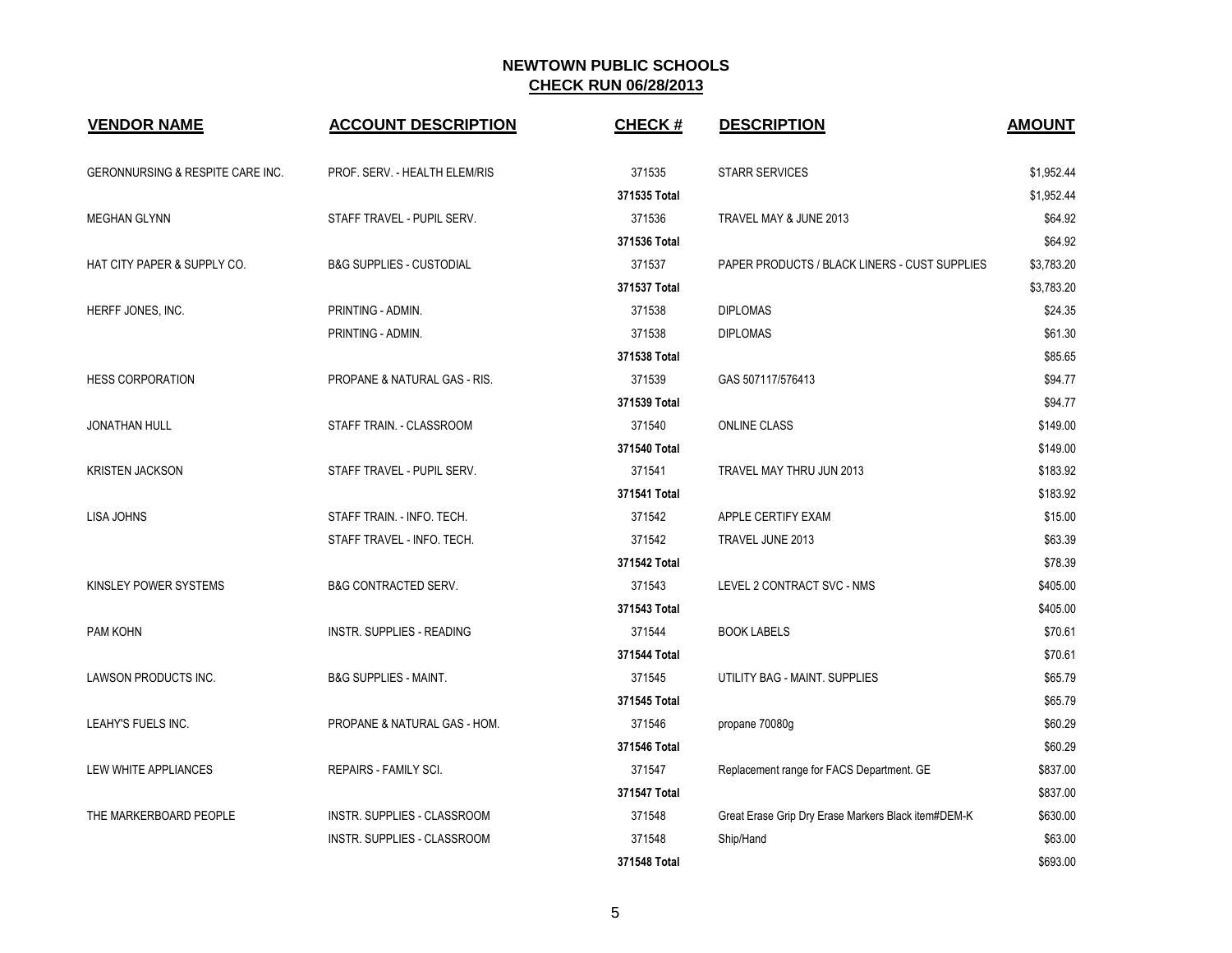| <b>VENDOR NAME</b>          | <b>ACCOUNT DESCRIPTION</b>       | <b>CHECK#</b> | <b>DESCRIPTION</b>                                           | <b>AMOUNT</b> |
|-----------------------------|----------------------------------|---------------|--------------------------------------------------------------|---------------|
| W.B. MASON., INC.           | OFF. SUPPLIES - BUS. SERV.       | 371549        | SUPPLIES 2012/13                                             | \$914.80      |
|                             | OFF. SUPPLIES - BUS. SERV.       | 371549        | SUPPLIES 2012/13                                             | \$13.48       |
|                             | OFF. SUPPLIES - BUS. SERV.       | 371549        | SUPPLIES 2012/13                                             | \$11.78       |
|                             | OFF. SUPPLIES - BUS. SERV.       | 371549        | SUPPLIES 2012/13                                             | \$43.16       |
|                             | OFF. SUPPLIES - BUS. SERV.       | 371549        | <b>SUPPLIES 2012/13</b>                                      | (\$24.00)     |
|                             | INSTR. SUPPLIES - CLASSROOM      | 371549        | Classroom supplies: easel pads, packing tape, desk calendar, | (\$12.99)     |
|                             | OFF. SUPPLIES - ADMIN.           | 371549        | Desk for security guard                                      | (\$445.00)    |
|                             | OFF. SUPPLIES - ADMIN.           | 371549        | Desk for security guard                                      | \$445.00      |
|                             | INSTR. SUPPLIES - SP. ED. PREK-8 | 371549        | CARTRIDGE FOR 1525NW HEWC9700A                               | (\$93.99)     |
|                             | INSTR. SUPPLIES - SP. ED. PREK-8 | 371549        | HEWC9701A CYAN                                               | (\$112.99)    |
|                             | INSTR. SUPPLIES - SP. ED. PREK-8 | 371549        | HEWC9703A MAGENTA                                            | (\$112.99)    |
|                             | INSTR. SUPPLIES - SP. ED. PREK-8 | 371549        | HEWC9702A YELLOW                                             | (\$112.99)    |
|                             | INSTR. SUPPLIES - GUIDANCE       | 371549        | See attached. NO SHIPPING                                    | \$51.69       |
|                             | OFF. SUPPLIES - ADMIN.           | 371549        | FILE BOXES                                                   | \$119.96      |
|                             |                                  | 371549 Total  |                                                              | \$684.92      |
| McCUTCHAN TRANSPORTATION    | TRANS. - LOCAL REG. ED           | 371489        | LOCAL TRANSPORTATION FOR SCHOOL YEAR 2012-13                 | \$4,955.00    |
|                             |                                  | 371489 Total  |                                                              | \$4,955.00    |
| MUSIC & ARTS CENTER, INC.   | <b>INSTR. SUPPLIES - MUSIC</b>   | 371550        | Engelhardt C1 Concert Double Bass outfit-French Bow,         | \$1,186.59    |
|                             |                                  | 371550 Total  |                                                              | \$1,186.59    |
| THE NEAT CENTER AT OAK HILL | PROF. SERV. - PSYCH/MED. EVAL.   | 371551        | Conduct AT EVAL for NHS AD                                   | \$1,200.00    |
|                             |                                  | 371551 Total  |                                                              | \$1,200.00    |
| NEWTOWN CONTINING ED.       | INSTR. SUPPLIES - CLASSROOM      | 371552        | Cost for summer school attendance.                           | \$3,500.00    |
|                             |                                  | 371552 Total  |                                                              | \$3,500.00    |
| NEWTOWN CULINARY            | INSTR. SUPPLIES - CLASSROOM      | 371553        | SENIOR GRADUATION REHEARSAL LUNCHEON                         | \$1,212.50    |
|                             |                                  | 371553 Total  |                                                              | \$1,212.50    |
| <b>NEWTOWN DELI</b>         | OFF. SUPPLIES - ADMIN.           | 371554        | FACULTY MEETING END OF YEAR                                  | \$1,470.00    |
|                             |                                  | 371554 Total  |                                                              | \$1,470.00    |
| NEWTOWN FOOD SERVICE        | OFF. SUPPLIES - ADMIN.           | 371555        | NEASC MEETING LUNCHEON                                       | \$9.30        |
|                             | OFF. SUPPLIES - ADMIN.           | 371555        | Professional Development refreshments                        | \$40.00       |
|                             | OFF. SUPPLIES - ADMIN.           | 371555        | Professional Development refreshments                        | \$65.00       |
|                             |                                  | 371555 Total  |                                                              | \$114.30      |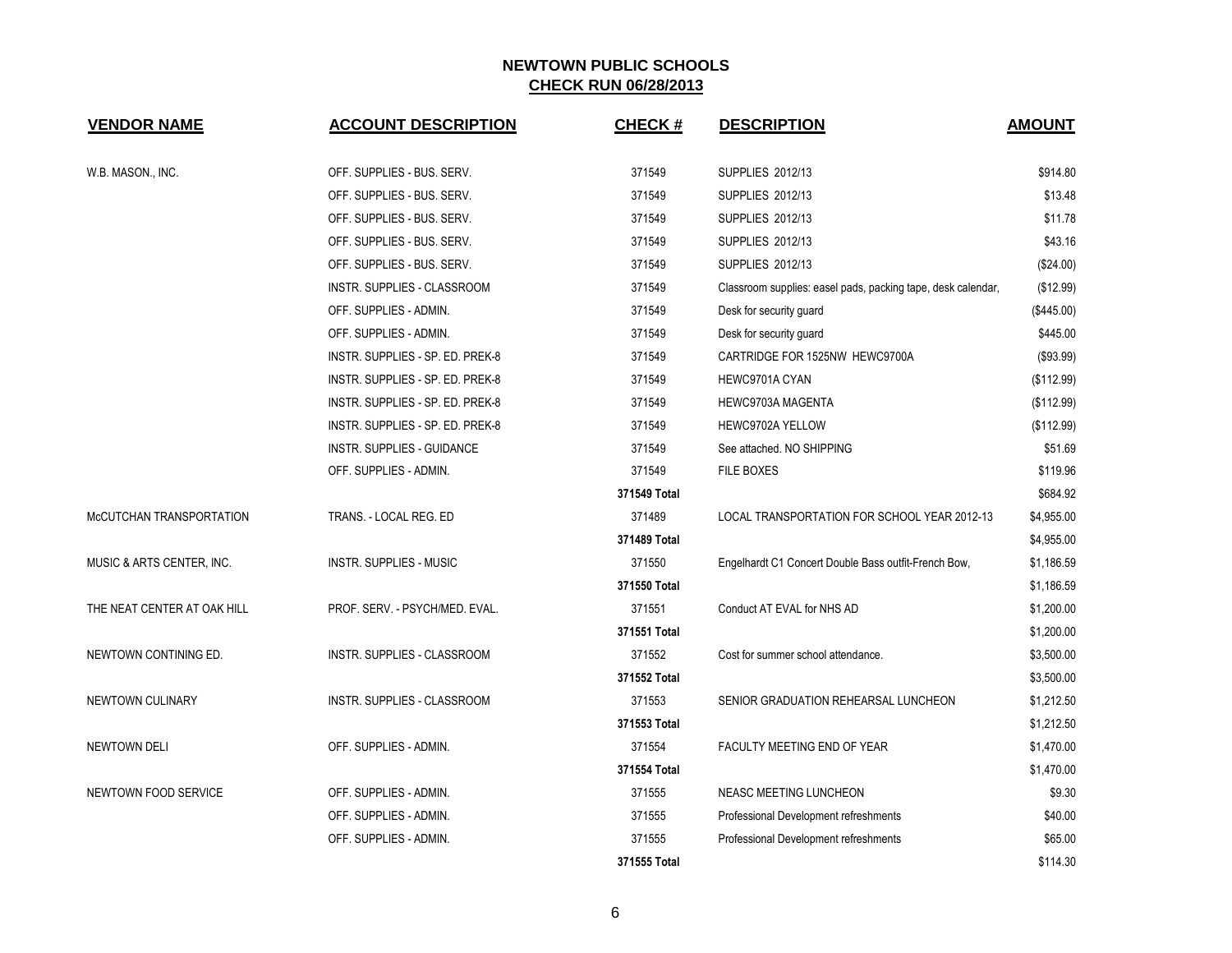| <b>VENDOR NAME</b>              | <b>ACCOUNT DESCRIPTION</b>          | <b>CHECK#</b> | <b>DESCRIPTION</b>                                | <b>AMOUNT</b> |
|---------------------------------|-------------------------------------|---------------|---------------------------------------------------|---------------|
| NEWTOWN MIDDLE SCHOOL           | CONTRACTED SERV. - CLASSROOM        | 371556        | Rental of Piano for Moving Up Ceremony 2013.      | \$1,025.00    |
|                                 |                                     | 371556 Total  |                                                   | \$1,025.00    |
| TOWN OF NEWTOWN                 | EMPLOYEE CONTRIB DUE DENTAL RESERVE | 371557        | <b>EMPLOYEE CONTRIBUTIONS COBRA</b>               | \$24,135.95   |
|                                 | OTHER OFFSETS DUE DENTAL RESERVE    | 371557        | <b>EMPLOYEE CONTRIBUTIONS DENTAL</b>              | \$4,705.47    |
|                                 |                                     | 371557 Total  |                                                   | \$28,841.42   |
| <b>TOWN OF NEWTOWN</b>          | EMPL. CONTRIB. DUE MEDICAL RESERVE  | 371558        | <b>EMPLOYEE CONTRIBUTIONS COBRA</b>               | \$401,026.50  |
|                                 | OTHER OFFSETS DUE MEDICAL RESERVE   | 371558        | <b>EMPLOYEE CONTRIBUTIONS MEDICAL</b>             | \$102,070.27  |
|                                 |                                     | 371558 Total  |                                                   | \$503,096.77  |
| NORTHWEST EVALUATION ASSOCATION | <b>ENRICHMENT</b>                   | 371559        | <b>Evaluation Enrichment NWEA</b>                 | \$5,580.00    |
|                                 | CONTRACTED SERV. - STAFF DEVELOP.   | 371559        | <b>Contracted Services for Staff</b>              | \$13,200.00   |
|                                 | STAFF TRAVEL - STAFF DEVELOP.       | 371559        | Travel for Staff Development NWEA                 | \$3,096.88    |
|                                 | ACCOMMODATIONS - STAFF DEVELOP.     | 371559        | <b>NWEA Staff Accommodations</b>                  | \$1,705.46    |
|                                 | MEMBERSHIPS - STAFF DEVELOP.        | 371559        | <b>NWEA Staff membership</b>                      | \$534.00      |
|                                 |                                     | 371559 Total  |                                                   | \$24,116.34   |
| MICHAEL C. PALOTTA              | <b>B&amp;G CONTRACTED SERV.</b>     | 371560        | PLAYGROUND IRRIGATION SYSTEM WORK - CHALK HILL    | \$246.38      |
|                                 | <b>B&amp;G CONTRACTED SERV.</b>     | 371560        | PLAYGROUND IRRIGATION SYSTEM WORK - CHALK HILL    | \$1,293.25    |
|                                 |                                     | 371560 Total  |                                                   | \$1,539.63    |
| JEAN F. PANNONE                 | STAFF TRAVEL - PUPIL SERV.          | 371561        | TRAVEL WORKSHOP V + V                             | \$146.90      |
|                                 | STAFF TRAVEL - PUPIL SERV.          | 371561        | <b>HOTEL REIMB</b>                                | \$127.34      |
|                                 |                                     | 371561 Total  |                                                   | \$274.24      |
| T.R. PAUL INC.                  | PENSION PLAN                        | 371562        | <b>PENSION</b>                                    | \$280.00      |
|                                 | PENSION PLAN                        | 371562        | <b>PENSION</b>                                    | \$30.00       |
|                                 |                                     | 371562 Total  |                                                   | \$310.00      |
| <b>EMANUEL N. PAVONE</b>        | TRANS. - LOCAL REG. ED              | 371490        | LOCAL TRANSPORTATION FOR SCHOOL YEAR 2012-13      | \$4,650.00    |
|                                 |                                     | 371490 Total  |                                                   | \$4,650.00    |
| PCM-G                           | INSTR. SUPPLIES - INFO. TECH.       | 371563        | Seagate 300 GB Hard Drive Mfg. Part # ST3300657SS | \$408.00      |
|                                 |                                     | 371563 Total  |                                                   | \$408.00      |
| <b>DONNA PERUGINI</b>           | <b>INSTR. SUPPLIES - ART</b>        | 371564        | <b>INST SUPPLIES ART</b>                          | \$46.47       |
|                                 |                                     | 371564 Total  |                                                   | \$46.47       |
| PETTY CASH                      | OTHER SUPPLIES - STAFF DEVELOP.     | 371565        | PETTY CASH                                        | \$38.58       |
|                                 | OFF. SUPPLIES - SUPER.              | 371565        | PETTY CASH                                        | \$22.67       |
|                                 | CONTRACTED SERV. - BUS. SERV.       | 371565        | PETTY CASH                                        | \$25.00       |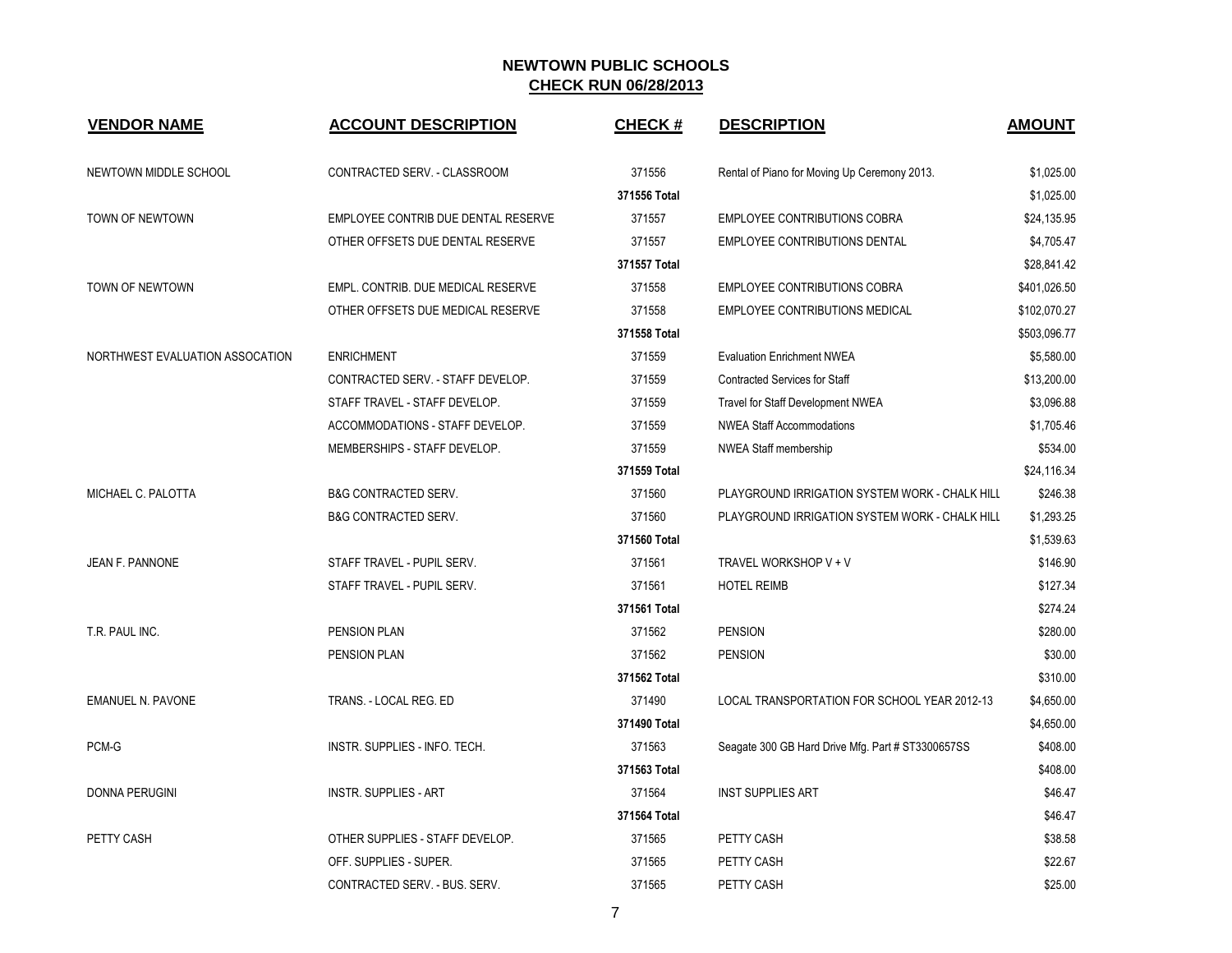| <b>VENDOR NAME</b>       | <b>ACCOUNT DESCRIPTION</b>         | <b>CHECK#</b> | <b>DESCRIPTION</b>                                   | <b>AMOUNT</b> |
|--------------------------|------------------------------------|---------------|------------------------------------------------------|---------------|
| PETTY CASH               | OFF. SUPPLIES - BUS. SERV.         | 371565        | PETTY CASH                                           | (\$20.00)     |
|                          |                                    | 371565 Total  |                                                      | \$66.25       |
| PETTY CASH               | OFF. SUPPLIES - ADMIN.             | 371566        | PETTY CASH                                           | \$126.61      |
|                          | INSTR. SUPPLIES - SCIENCE          | 371566        | PETTY CASH                                           | \$26.06       |
|                          | INSTR. SUPPLIES - CLASSROOM        | 371566        | PETTY CASH                                           | \$7.98        |
|                          | INSTR. SUPPLIES - CLASSROOM        | 371566        | PETTY CASH                                           | \$88.99       |
|                          |                                    | 371566 Total  |                                                      | \$249.64      |
| PETTY CASH               | OFF. SUPPLIES - PUPIL SERV.        | 371567        | PETTY CASH                                           | \$8.98        |
|                          |                                    | 371567 Total  |                                                      | \$8.98        |
| PETTY CASH               | INSTR. SUPPLIES - SP. ED. PREK-8   | 370980        | PETTY CASH                                           | (\$203.10)    |
|                          |                                    | 370980 Total  |                                                      | (\$203.10)    |
| PLANNED PARENTHOOD       | INSTR. SUPPLIES - HEALTH ED        | 371568        | MALE & FEMALE REPRODUCTIVE SYSTEM POSTERS            | \$35.00       |
|                          | INSTR. SUPPLIES - HEALTH ED        | 371568        | BIRTH CONTROL METHODS - SAFER SEX KIT                | \$115.00      |
|                          | <b>INSTR. SUPPLIES - HEALTH ED</b> | 371568        | <b>SHIPPING</b>                                      | \$30.00       |
|                          |                                    | 371568 Total  |                                                      | \$180.00      |
| YANN PONCIN MD           | PROF. SERV. - PSYCH/MED. EVAL.     | 371569        | <b>PSY EVAL NMS</b>                                  | \$1,854.17    |
|                          |                                    | 371569 Total  |                                                      | \$1,854.17    |
| POSTMASTER - NEWTOWN     | POSTAGE - GUIDANCE                 | 371570        | Please cut a check to purchase postage.              | \$800.00      |
|                          |                                    | 371570 Total  |                                                      | \$800.00      |
| <b>QUILL CORPORATION</b> | STAFF TRAIN. - LIBRARY             | 371571        | Safco Polycarbonate Screen, Black E                  | \$291.99      |
|                          | STAFF TRAIN. - LIBRARY             | 371571        | Safco Polycarbonate Screen, Black Easel NO SHIPPING  | (\$291.99)    |
|                          | STAFF TRAIN. - LIBRARY             | 371571        | Safco Polycarbonate Screen, Black E                  | \$225.99      |
|                          | OFF. SUPPLIES - ADMIN.             | 371571        | Avery sheet protectors                               | \$30.06       |
|                          | OFF. SUPPLIES - ADMIN.             | 371571        | Duracell AA Batteries Free Shipping                  | \$31.98       |
|                          | INSTR. SUPPLIES - CLASSROOM        | 371571        | Classroom supplies - duplicate order   free shipping | \$269.75      |
|                          |                                    | 371571 Total  |                                                      | \$557.78      |
| <b>PEGGY RAGAINI</b>     | OFF. SUPPLIES - ADMIN.             | 371572        | <b>MEETING EXPENSES</b>                              | \$78.35       |
|                          |                                    | 371572 Total  |                                                      | \$78.35       |
| RAYBURN MUSIC CT         | <b>REPAIRS - MUSIC</b>             | 371573        | INSTRUMENT REPAIRS- ORCHESTRA                        | \$75.00       |
|                          | <b>REPAIRS - MUSIC</b>             | 371573        | <b>INSTRUMENT REPAIRS- ORCHESTRA</b>                 | \$85.00       |
|                          |                                    | 371573 Total  |                                                      | \$160.00      |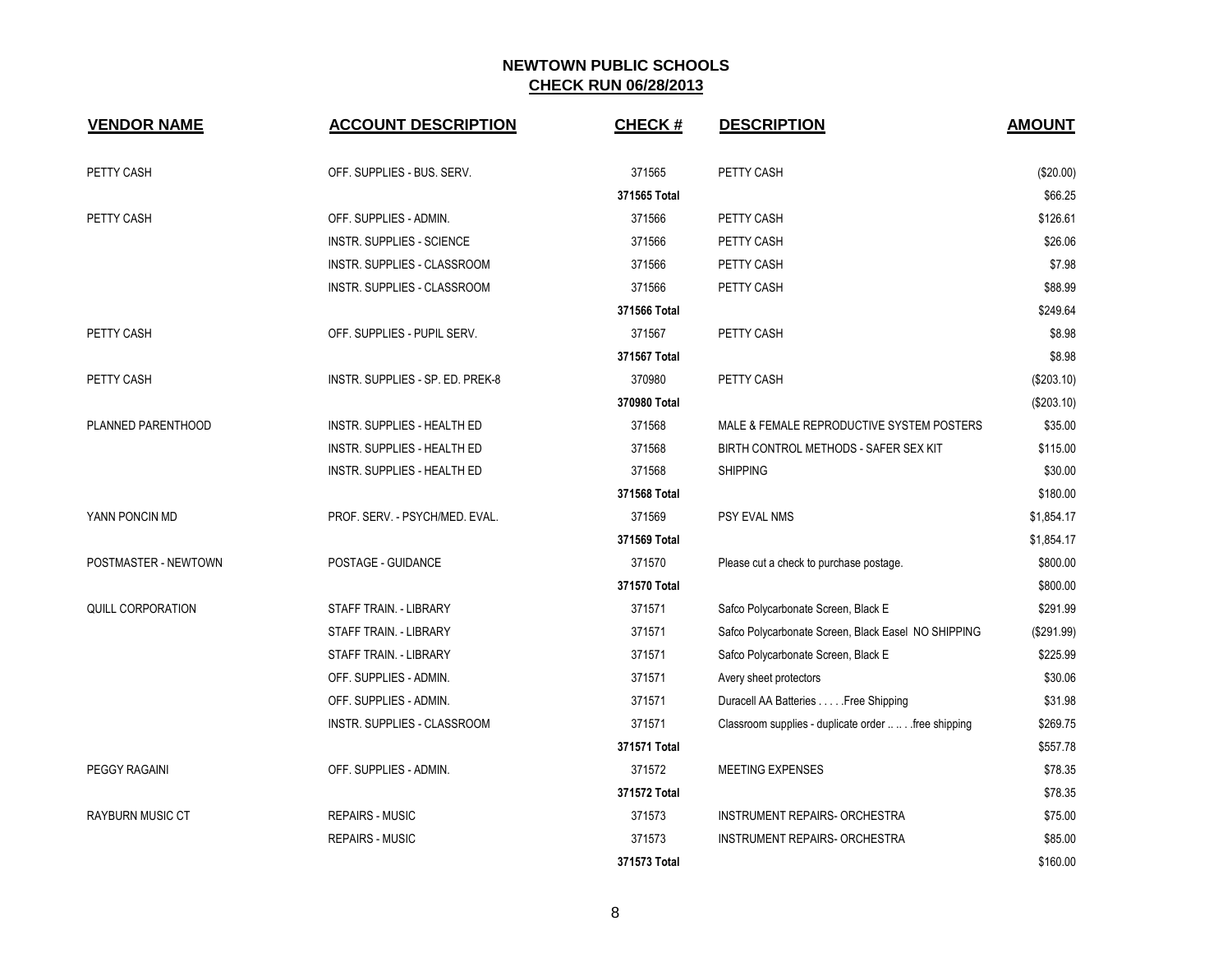| <b>VENDOR NAME</b>            | <b>ACCOUNT DESCRIPTION</b>           | <b>CHECK#</b> | <b>DESCRIPTION</b>                                   | <b>AMOUNT</b> |
|-------------------------------|--------------------------------------|---------------|------------------------------------------------------|---------------|
| THE READING & WRITING PROJECT | STAFF TRAIN. - STAFF DEVELOP.        | 371574        | Monthly training Prof Services 2012/2013 SH/MG       | \$3,600.00    |
|                               | STAFF TRAIN. - STAFF DEVELOP.        | 371574        | Monthly training Prof Services 2012/2013 SH/MG       | \$3,738.56    |
|                               | STAFF TRAIN. - STAFF DEVELOP.        | 371574        | Monthly training Prof Services 2012/2013 SH/MG       | \$5,450.74    |
|                               | STAFF TRAIN. - STAFF DEVELOP.        | 371574        | Monthly training Prof Services 2012/2013 SH/MG       | \$1,851.08    |
|                               |                                      | 371574 Total  |                                                      | \$14,640.38   |
|                               | STAFF TRAIN. - STAFF DEVELOP.        | 371575        | Monthly training Prof Services 2012/2013 SH/MG       | \$3,600.00    |
|                               |                                      | 371575 Total  |                                                      | \$3,600.00    |
| RICCIO LANDSCAPING LLC        | <b>B&amp;G CONTRACTED SERV.</b>      | 371576        | GRASS CUTTING - RIS (MONTH OF MAY)                   | \$360.00      |
|                               |                                      | 371576 Total  |                                                      | \$360.00      |
| <b>JAIME RIVERA</b>           | INSTR. SUPPLIES - CLASSROOM          | 371577        | <b>NEASC LUNCH</b>                                   | \$46.18       |
|                               |                                      | 371577 Total  |                                                      | \$46.18       |
| <b>ANNA RUSSELL</b>           | <b>INSTR. SUPPLIES - FAMILY SCI.</b> | 371578        | <b>LOCKS FOR CABINETS</b>                            | \$21.28       |
|                               |                                      | 371578 Total  |                                                      | \$21.28       |
| <b>NELSON M. SANTOS</b>       | STAFF TRAVEL - INFO. TECH.           | 371579        | TRAVEL JUNE 2013                                     | \$50.68       |
|                               |                                      | 371579 Total  |                                                      | \$50.68       |
| <b>SCHOOL SPECIALTY</b>       | INSTR. SUPPLIES - CLASSROOM          | 371580        | Various classroom supplies                           | \$782.80      |
|                               |                                      | 371580 Total  |                                                      | \$782.80      |
| MICHELE SEMOSKY               | INSTR. SUPPLIES - CLASSROOM          | 371581        | <b>MATERIALS</b>                                     | \$18.74       |
|                               |                                      | 371581 Total  |                                                      | \$18.74       |
| SHAR PRODUCTS CO.             | <b>INSTR. SUPPLIES - MUSIC</b>       | 371582        | Instructional supplies - see attached Free shipping  | \$490.45      |
|                               | <b>INSTR. SUPPLIES - MUSIC</b>       | 371582        | Music supplies - see attached - free shipping        | \$179.06      |
|                               | <b>REPAIRS - MUSIC</b>               | 371582        | Glasser Recondition Violin Bow 4/4 - RC20244         | \$19.00       |
|                               | <b>REPAIRS - MUSIC</b>               | 371582        | Glasser Reconditioned Cello Bow 1/2 - RC40212        | \$30.00       |
|                               | <b>REPAIRS - MUSIC</b>               | 371582        | Glasser Reconditioned Cellow Bow 3/4 - RC41234       | \$120.00      |
|                               | <b>REPAIRS - MUSIC</b>               | 371582        | Glasser Reconditioned Bass Bow 1/4 German - RC50214G | \$40.00       |
|                               | <b>REPAIRS - MUSIC</b>               | 371582        | Glasser Reconditioned Bass Bow 1/2 French - RC5212F  | \$40.00       |
|                               | <b>REPAIRS - MUSIC</b>               | 371582        | Glasser Reconditioned Bass Bow 1/2 German - RC50212G | \$40.00       |
|                               | <b>REPAIRS - MUSIC</b>               | 371582        | Shipping                                             | \$12.00       |
|                               |                                      | 371582 Total  |                                                      | \$970.51      |
| <b>JENNIFER SINAL</b>         | <b>SUPPLIES - LIBRARY</b>            | 371583        | <b>TRAVEL</b>                                        | \$131.08      |
|                               |                                      | 371583 Total  |                                                      | \$131.08      |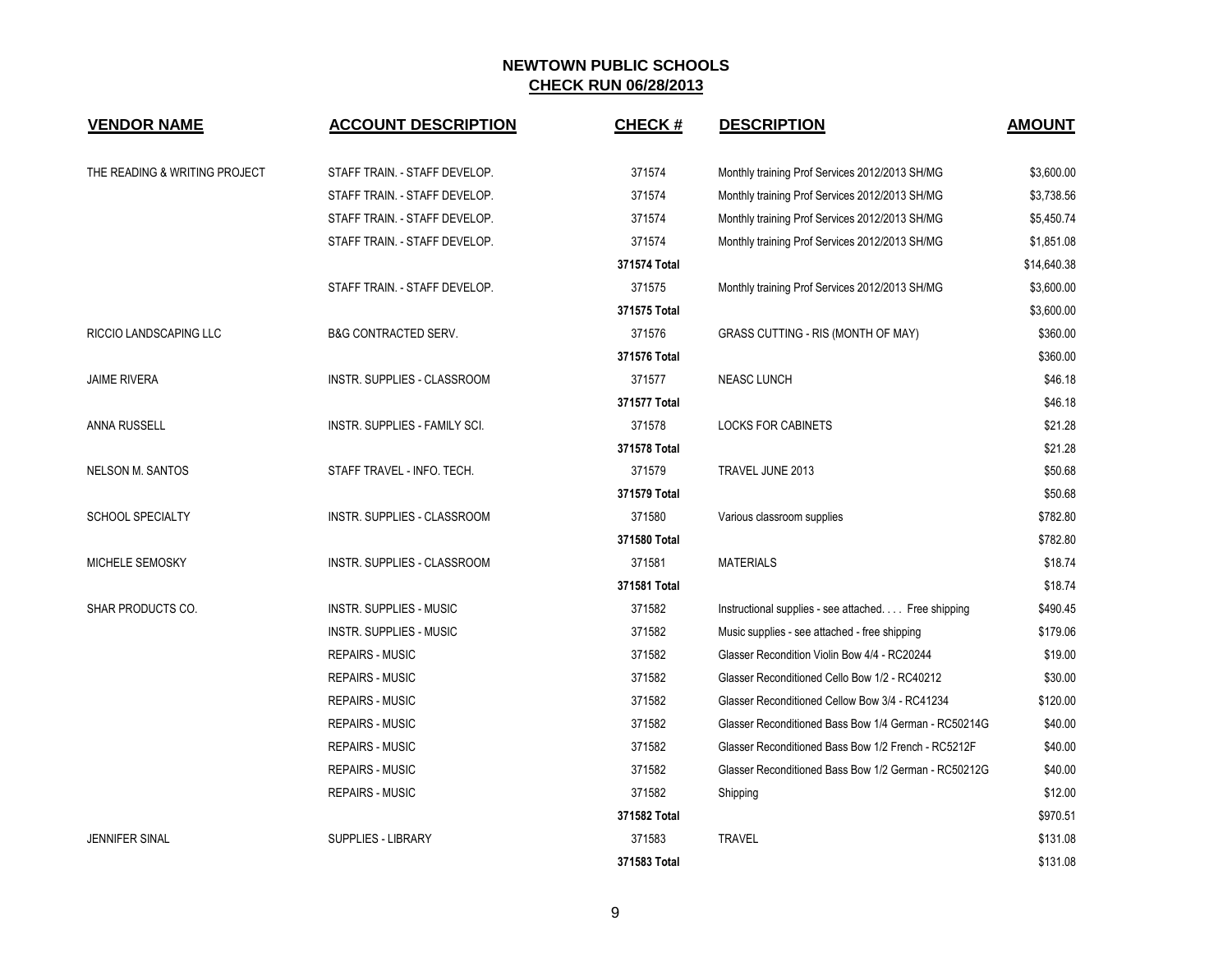| <b>VENDOR NAME</b>                | <b>ACCOUNT DESCRIPTION</b>       | <b>CHECK#</b> | <b>DESCRIPTION</b>                                    | <b>AMOUNT</b> |
|-----------------------------------|----------------------------------|---------------|-------------------------------------------------------|---------------|
| SPC SCHOOL PUBLICATIONS COMPANY   | PRINTING - ENGLISH               | 371584        | 300 copies the Hawkeye May 2013                       | \$835.00      |
|                                   | PRINTING - ENGLISH               | 371584        | HAWKEYE JUNE 2013 PLUS GRAD SUPPLEMENT                | \$862.00      |
|                                   |                                  | 371584 Total  |                                                       | \$1,697.00    |
| STANDARD STATIONERY SUPPLY CO.    | OFF. SUPPLIES - ADMIN.           | 371585        | Dixon TIC1388, No 2 pencils/dozen                     | \$250.00      |
|                                   | OFF. SUPPLIES - ADMIN.           | 371585        | Beautone 11110 post its 1.5 x 2 inch/doz              | \$20.00       |
|                                   | OFF. SUPPLIES - ADMIN.           | 371585        | Beautone 11030 post its 3 x 3/dz, CONSORTIUM pricing, | \$108.50      |
|                                   | OFF. SUPPLIES - ADMIN.           | 371585        | Rainbow Riter, colored pencils/dozen                  | \$69.00       |
|                                   |                                  | 371585 Total  |                                                       | \$447.50      |
| STATE OF CONNECTICUT              | PROF. SERV. - B. & G.            | 371586        | STATE BOILER INSPECTION - HAWLEY                      | \$320.00      |
|                                   |                                  | 371586 Total  |                                                       | \$320.00      |
| <b>SARA STRAIT</b>                | <b>INSTR. SUPPLIES - READING</b> | 371587        | CLASSROOM SUPPLIES UNIT OF STUDY                      | \$209.43      |
|                                   |                                  | 371587 Total  |                                                       | \$209.43      |
| ALEXANDER STRZELECKI              | CONTRACTED SERV. - B.O.E.        | 371588        | <b>VIDEOTAPING BOE MEETING</b>                        | \$60.00       |
|                                   |                                  | 371588 Total  |                                                       | \$60.00       |
| THE TAFT EDUCATIONAL CENTER       | STAFF TRAIN. - CLASSROOM         | 371589        | 13D07 AP LITERATURE FOR NEW TEACHERS JULY 22-26       | \$900.00      |
|                                   |                                  | 371589 Total  |                                                       | \$900.00      |
| TESTA REFRIGERATION, LLC          | <b>REPAIRS - CAFETERIA</b>       | 371590        | AIR CURTIN MAIN CAFE REPAIR                           | \$135.00      |
|                                   | <b>REPAIRS - CAFETERIA</b>       | 371590        | STORAGE ROOM FREEZER REPAIR                           | \$340.00      |
|                                   |                                  | 371590 Total  |                                                       | \$475.00      |
| TOM'S SERVICE LLC                 | <b>REPAIRS - CAFETERIA</b>       | 371591        | HUBBLE BOOSTER & HOBART DISHWASHER                    | \$75.00       |
|                                   | <b>REPAIRS - CAFETERIA</b>       | 371591        | HUBBELL BOOSTER REPAIR                                | \$924.50      |
|                                   |                                  | 371591 Total  |                                                       | \$999.50      |
| <b>TOTAL LIGHTING SERVICE LLC</b> | <b>B&amp;G CONTRACTED SERV.</b>  | 371592        | EMERG LIGHTING FBPS IN F-WING - NHS                   | \$875.00      |
|                                   |                                  | 371592 Total  |                                                       | \$875.00      |
| TRANSITIONAL EMPLOYMENT UNLIMITED | PROF. SERV. - TRANSITIONAL       | 371593        | JOB COACH NHS APRIL 1 - JUNE 21                       | \$2,100.00    |
|                                   | PROF. SERV. - TRANSITIONAL       | 371593        | JOB COACH NHS APRIL 1 - JUNE 21                       | \$2,100.00    |
|                                   | PROF. SERV. - TRANSITIONAL       | 371593        | JOB COACH NHS APRIL 1 - JUNE 21                       | \$2,700.00    |
|                                   | PROF. SERV. - TRANSITIONAL       | 371593        | JOB COACH NHS APRIL 1 - JUNE 21                       | \$2,400.00    |
|                                   |                                  | 371593 Total  |                                                       | \$9,300.00    |
| <b>TRIUMPH LEARNING LLC</b>       | <b>INSTR. SUPPLIES - MATH</b>    | 371594        | Grade 3 CC support coach TAM-T199NAA                  | \$59.90       |
|                                   | <b>INSTR. SUPPLIES - MATH</b>    | 371594        | Grade 4 CC Support Coach TAM-T199NAA                  | \$59.90       |
|                                   | INSTR. SUPPLIES - MATH           | 371594        | Grade 6 CC Support Coach TAM-T200NAA                  | \$124.75      |